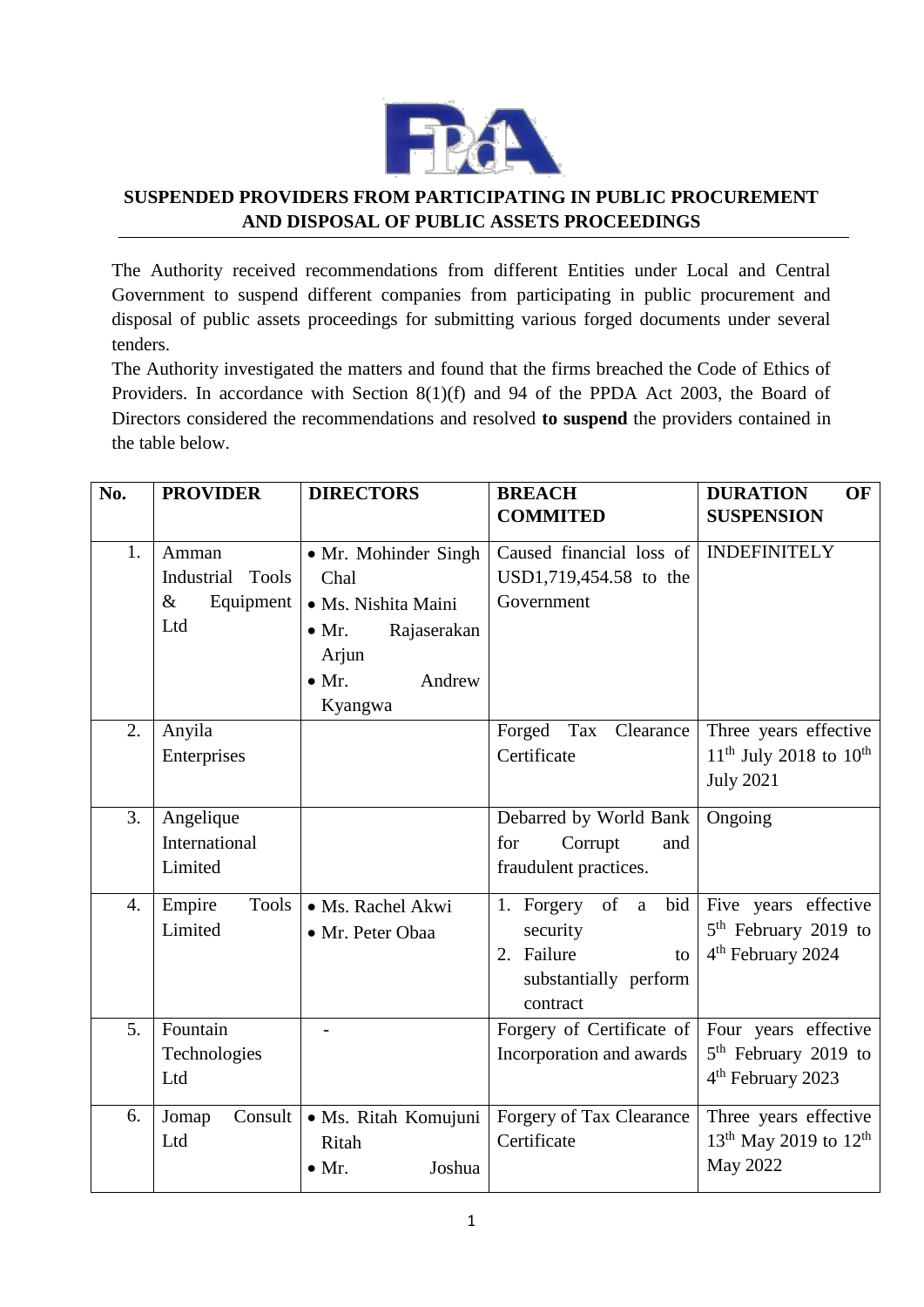| No. | <b>PROVIDER</b>                         | <b>DIRECTORS</b>                                                          | <b>BREACH</b><br><b>COMMITED</b>                                             | OF<br><b>DURATION</b><br><b>SUSPENSION</b>                                                              |
|-----|-----------------------------------------|---------------------------------------------------------------------------|------------------------------------------------------------------------------|---------------------------------------------------------------------------------------------------------|
|     |                                         |                                                                           |                                                                              |                                                                                                         |
|     |                                         | Ainebyona                                                                 |                                                                              |                                                                                                         |
| 7.  | Pioneer<br><b>Construction Ltd</b>      |                                                                           | Debarred by World Bank                                                       | On-going                                                                                                |
| 8.  | Charles<br>Mr.<br>Kyenkya               |                                                                           | Debarred by World Bank                                                       | On-going                                                                                                |
| 9.  | Vine-Tech<br><b>Systems Limited</b>     | <b>Directors</b><br>• Charles Kawere<br>• Mary Nabagereka                 | Submission<br>of<br>an<br>un<br>authentic Bid Security                       | Two years effective<br>17 <sup>th</sup> September 2019<br>16 <sup>th</sup><br>September<br>to<br>2021   |
| 10. | Bukomansimbi<br><b>General Services</b> | Proprietors<br>• Peter Lubwama<br>• Peter Lubega<br>• John Mugenyi        | Submission<br>of<br>an<br>un<br>Trading<br>authentic<br>Licence              | Two years effective<br>17 <sup>th</sup> September 2019<br>16 <sup>th</sup><br>September<br>to<br>2021   |
| 11. | Gerald<br>Lubega<br><b>Motor Garage</b> | Proprietor<br>• Gerald Lubega                                             | Submission<br>of<br>an<br>un<br>Trading<br>authentic<br>Licence              | Three years effective<br>17th September 2019<br>16 <sup>th</sup><br>September<br>to<br>2022             |
| 12. | <b>Services</b><br>Kent<br>Ltd          | <b>Directors</b><br>• Moses Ntege<br>• Robert Mukasa<br>• Joseph Muhumuza | Submission<br>of<br>an<br>unauthentic<br>Tax<br><b>Clearance Certificate</b> | Three years effective<br>17 <sup>th</sup> September 2019<br>16 <sup>th</sup><br>September<br>to<br>2022 |
| 13. | Diyok Co. Ltd                           | <b>Directors</b><br>· Lodoko Bosco<br>Aguma Kiyonga                       | Conflict of interest                                                         | Three years effective<br>$17th$ September 2019<br>16 <sup>th</sup><br>September<br>to<br>2022           |
| 14. | Jupiter Technical<br>services           |                                                                           | Forgery of Tax Clearance<br>Certificate                                      | Two years effective<br>23rd September 2020<br>22 <sup>nd</sup><br>September<br>to<br>2022               |
| 15. | Ezekiel<br>Construction<br>Limited      |                                                                           | Forgery of Tax Clearance<br>Certificate                                      | Three years effective<br>25 <sup>th</sup> November 2020<br>24 <sup>th</sup><br>November<br>to<br>2023   |
| 16. | Shanghai<br>Repairs Ltd                 |                                                                           | Forgery of bid guarantee                                                     | Two years effective<br>25 <sup>th</sup> November 2020<br>24 <sup>th</sup><br>November<br>to             |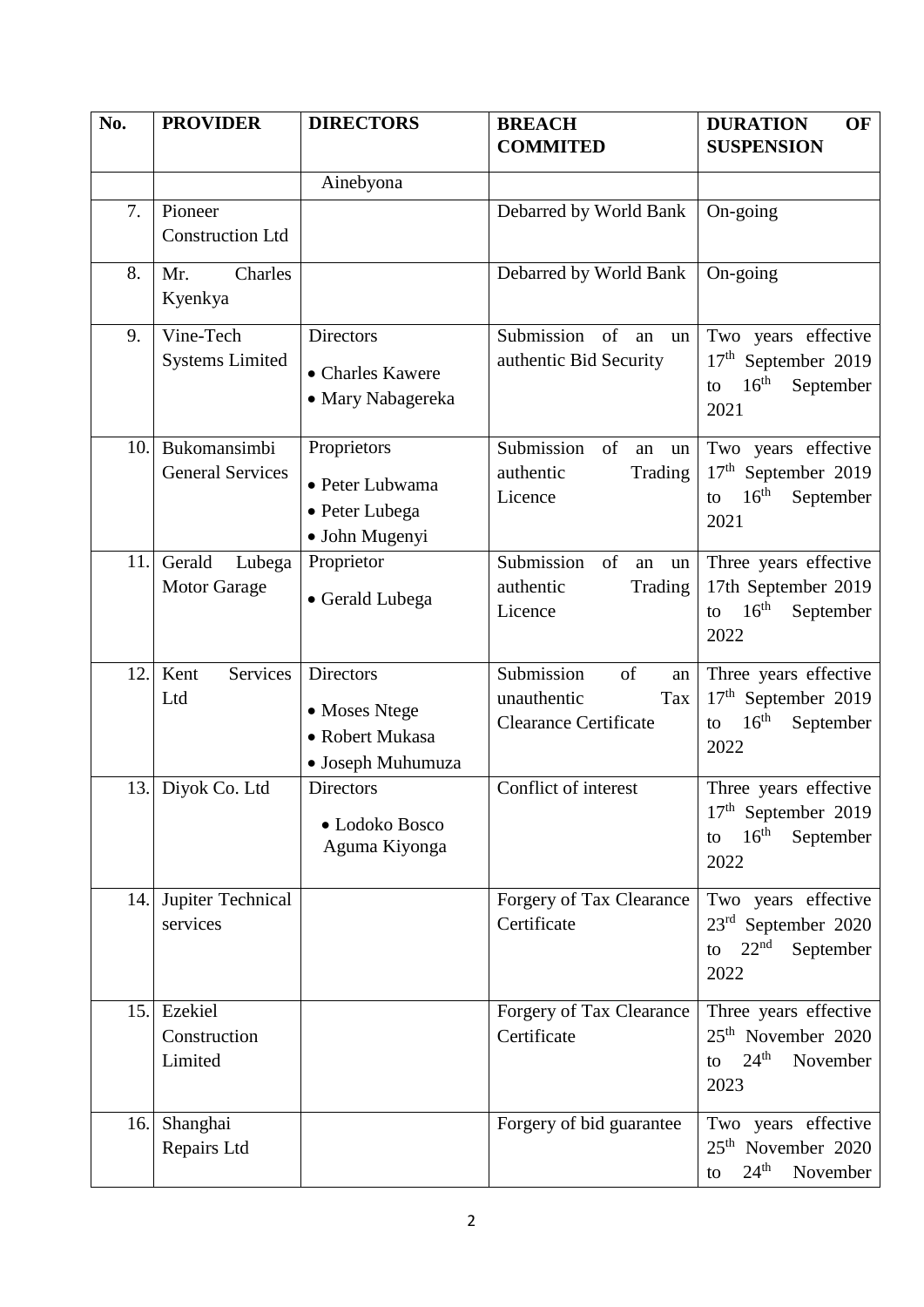| No. | <b>PROVIDER</b>                                                                  | <b>DIRECTORS</b> | <b>BREACH</b><br><b>COMMITED</b>                                     | <b>DURATION</b><br>OF<br><b>SUSPENSION</b>                                                            |
|-----|----------------------------------------------------------------------------------|------------------|----------------------------------------------------------------------|-------------------------------------------------------------------------------------------------------|
|     |                                                                                  |                  |                                                                      | 2022                                                                                                  |
| 17. | Mabrows<br>Contractors<br>Limited                                                |                  | Forgery of Tax Clearance<br>Certificate                              | Three years effective<br>25 <sup>th</sup> November 2020<br>$24^{\text{th}}$<br>November<br>to<br>2023 |
| 18. | Rwapa<br>Technologies<br>Limited                                                 |                  | of<br>Forgery<br>Tax<br>a<br><b>Clearance Certificate</b>            | Three years effective<br>$25th$ November 2020<br>$24^{\text{th}}$<br>November<br>to<br>2023           |
| 19. | Ahijum<br>Technical<br><b>Services Limited</b>                                   |                  | of<br>Forgery<br>Tax<br>$\mathbf{a}$<br><b>Clearance Certificate</b> | Three years effective<br>25 <sup>th</sup> November 2020<br>$24^{\text{th}}$<br>November<br>to<br>2023 |
| 20. | Yurio<br>General<br><b>Enterprises Ltd</b>                                       |                  | of<br>Forgery<br>Tax<br>$\mathbf{a}$<br><b>Clearance Certificate</b> | Three years effective<br>25 <sup>th</sup> November 2020<br>24 <sup>th</sup><br>November<br>to<br>2023 |
| 21. | Kihembe<br><b>Transporters Ltd</b>                                               |                  | of<br>Forgery<br>Tax<br>$\rm{a}$<br><b>Clearance Certificate</b>     | Three years effective<br>25 <sup>th</sup> November 2020<br>$24^{\text{th}}$<br>November<br>to<br>2023 |
| 22. | The<br>Saja's<br>Company Ltd                                                     |                  | of<br>Forgery<br>Tax<br>$\mathbf{a}$<br><b>Clearance Certificate</b> | Three years effective<br>$25th$ November 2020<br>24 <sup>th</sup><br>November<br>to<br>2023           |
| 23. | Loborom<br>Company<br>Limited                                                    |                  | of<br>Forgery<br>Tax<br>a<br><b>Clearance Certificate</b>            | Three years effective<br>25 <sup>th</sup> November 2020<br>$24^{\text{th}}$<br>November<br>to<br>2023 |
| 24. | <b>Brilliant</b><br>Arch<br>Consult<br>$\&$<br>Engineering<br>Company<br>Limited |                  | of<br>Forgery<br>bank<br>a<br>statement                              | Three years effective<br>$25th$ November 2020<br>24 <sup>th</sup><br>November<br>to<br>2023           |
| 25. | KSB Office &<br><b>General Supplies</b>                                          |                  | Forgery of a bid security                                            | Three years effective<br>$22nd$ February 2021 to                                                      |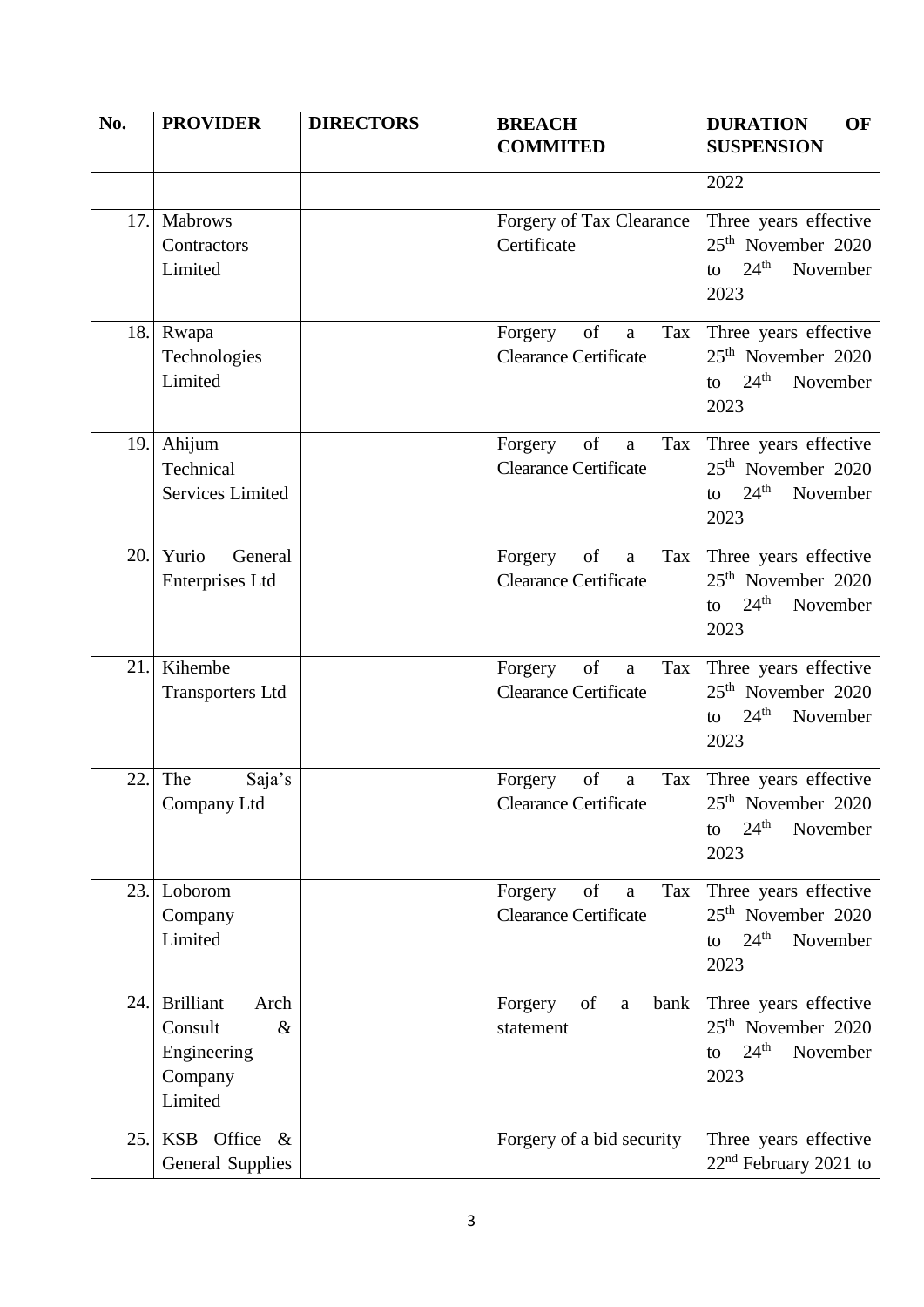| No. | <b>PROVIDER</b>                     | <b>DIRECTORS</b> | <b>BREACH</b>                                                                                                              | <b>DURATION</b><br>OF                                                                |
|-----|-------------------------------------|------------------|----------------------------------------------------------------------------------------------------------------------------|--------------------------------------------------------------------------------------|
|     |                                     |                  | <b>COMMITED</b>                                                                                                            | <b>SUSPENSION</b>                                                                    |
|     | Ltd                                 |                  |                                                                                                                            | 21 <sup>st</sup> February 2023                                                       |
| 26. | Technical<br>K.B<br><b>Services</b> |                  | of<br>Trading<br>Forgery<br>License                                                                                        | Three years effective<br>30 <sup>th</sup> June 2021 to 29 <sup>th</sup><br>June 2024 |
| 27. | Carl Investments<br>$(U)$ Ltd       |                  | Forgery of Income Tax<br><b>Clearance Certificate</b>                                                                      | Two years effective<br>30 <sup>th</sup> June 2021 to 29 <sup>th</sup><br>June 2023   |
| 28. | Alepen Uganda<br>Limited            |                  | Forgery of Income Tax<br><b>Clearance Certificate</b>                                                                      | Two years effective<br>$30th$ June 2021 to 29 <sup>th</sup><br>June 2023             |
| 29. | Metro Ltd                           |                  | Engaging in fraudulent<br>activity by carrying out<br>financial<br>deceptive<br>practices which caused a<br>financial loss | Two years effective<br>$30th$ June 2021 to 29 <sup>th</sup><br>June 2023             |
| 30. | <b>Solar Sense</b>                  |                  | Engaging in fraudulent<br>activity by carrying out<br>deceptive<br>financial<br>practices which caused a<br>financial loss | Two years effective<br>$30th$ June 2021 to 29 <sup>th</sup><br>June 2023             |
| 31. | Solar<br>Naco<br>Limited            |                  | Engaging in fraudulent<br>activity by carrying out<br>deceptive<br>financial<br>practices which caused a<br>financial loss | Two years effective<br>$30th$ June 2021 to 29 <sup>th</sup><br>June 2023             |
| 32. | Solar<br>Energy<br>Distributors Ltd |                  | Engaging in fraudulent<br>activity by carrying out<br>deceptive<br>financial<br>practices which caused a<br>financial loss | Two years effective<br>$30th$ June 2021 to 29 <sup>th</sup><br>June 2023             |

Please note the following:

1. The above suspension applies to any successor in interest, which includes any Entity that is substantially similar to a suspended Entity or which employs or is associated with any partner, member, officer, director, responsible managing officer or responsible managing employee of a suspended business Entity in accordance with Regulation 12 (5) of the PPDA Regulations, 2014;